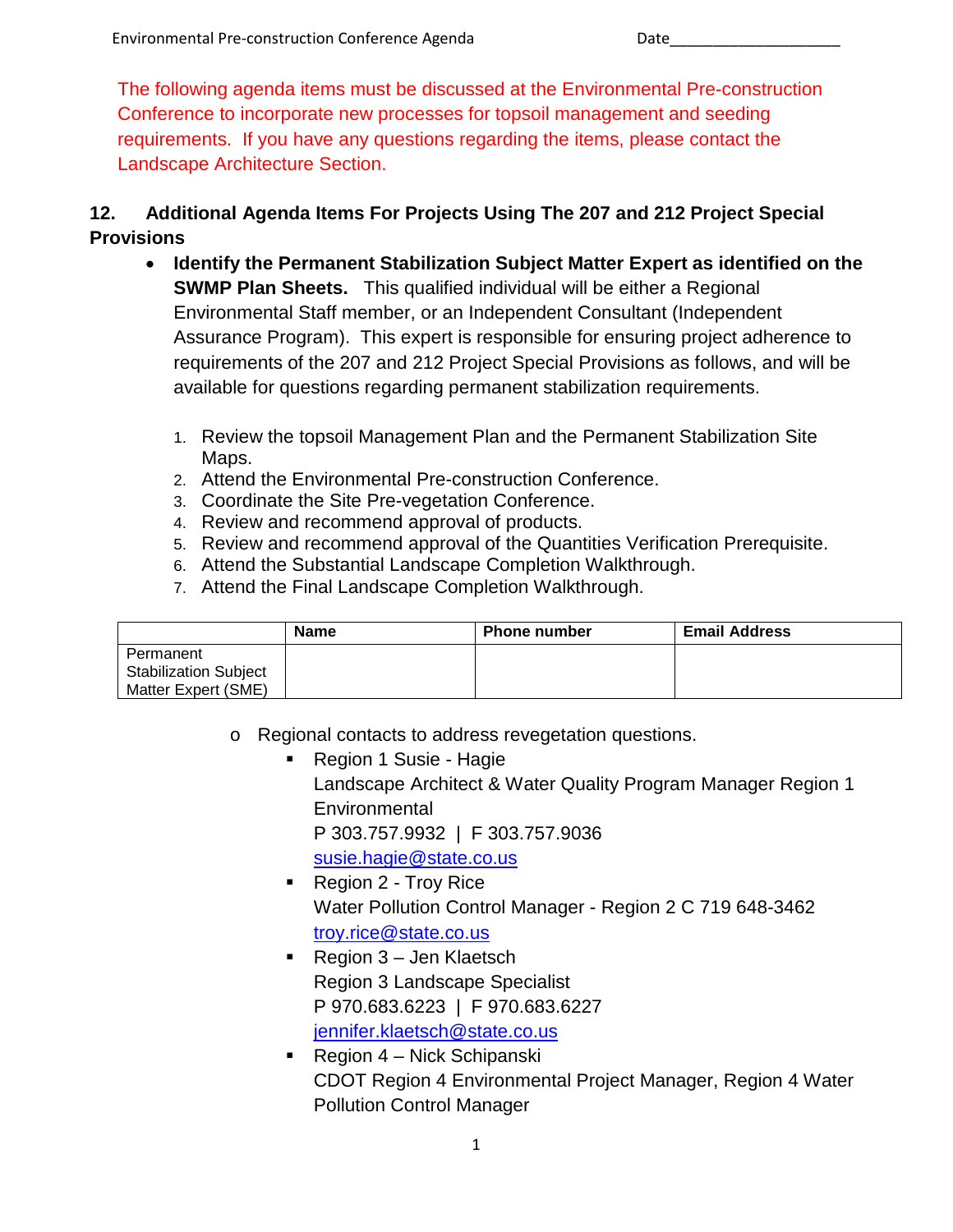P: 970.350.2127 | C: 970.631.3182 [nicholaus.schipanski@state.co.us](mailto:nicholaus.schipanski@state.co.us)

- Region  $5 -$  Danielle Wilkinson Water Quality Specialist-Region 5 P 970-385-1425 F 970-385-1450 C 970-903-0752 danielle.wilkinson@state.co.us
- **Identify and discuss the topsoil management strategy.** Based on the 207 pay items used the project is either salvaging material on-site or importing material to create a seeding medimum to completed the SWMP Permanent Stabilization.
	- o If the project is salvaging material on-site
		- The Permanent Stabilization SME will determine if the litter and duff (litter is plant material such as leaves, needles and twigs, duff is the organic material that has started to decompose) should be salvaged with the topsoil.
		- The location of the salvaged topsoil should be approved on-site to ensure that the topsoil will be protected from compaction and erosion.
		- **Best management practices to maintain optimum topsoil quality** will be discussed. It's best to excavate topsoil when soils are relatively dry. Under dry conditions, there is less potential to compact the soil, destroy soil aggregation, or oxidize organic matter. Dry topsoil store longer and maintain better viability than moist topsoil. Restricting topsoil excavation operations to dry periods for large topsoil piles, or if topsoil is to remain in piles for more than one year, will increase the viability of the topsoil. The standard ball test can be used to determine topsoil moisture.
		- **Discuss the identification requirement for topsoil stockpiles. All** topsoil stockpiles shall be identified using white pin flags with "TOPSOIL" printed in black letters and shall have their locations shown on the SWMP Plans. Each individual stockpile shall require at least one flag, and one additional flag for each 10 cubic yards of salvaged topsoil (207.04).
	- o If the project is importing material from offsite
		- **The Permanent Stabilization SME will discuss the Soil Nutrient** Analysis CTR requirement.
		- **SME** will discuss the amendment protocol requirement
		- SME will discuss the COC requirement to control noxious weeds from being imported to the site.